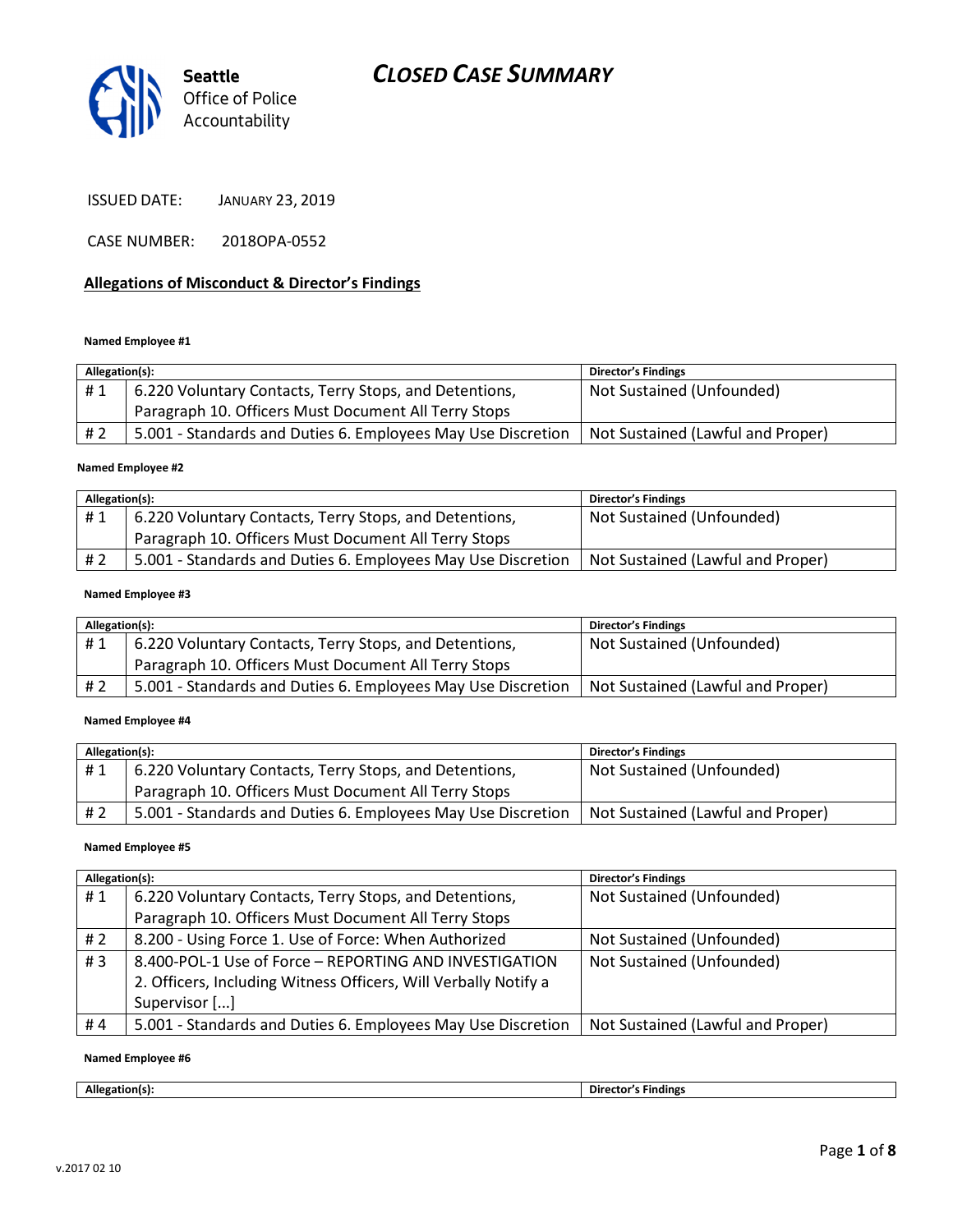

OPA CASE NUMBER: 2018OPA-0552

| #1  | 6.220 Voluntary Contacts, Terry Stops, and Detentions,<br>Paragraph 10. Officers Must Document All Terry Stops | Not Sustained (Training Referral) |
|-----|----------------------------------------------------------------------------------------------------------------|-----------------------------------|
| # 2 | 5.001 - Standards and Duties 6. Employees May Use Discretion                                                   | Not Sustained (Lawful and Proper) |

#### Named Employee #7

| Allegation(s): |                                                               | <b>Director's Findings</b>        |
|----------------|---------------------------------------------------------------|-----------------------------------|
| #1             | 6.010 Arrests, Paragraph 5. Sergeants Must Screen All Arrests | Not Sustained (Training Referral) |
|                | Prior to Booking                                              |                                   |
| #2             | 6.010 Arrests Paragraph 6. Screening Sergeant Will Approve    | Not Sustained (Unfounded)         |
|                | Report                                                        |                                   |

## This Closed Case Summary (CCS) represents the opinion of the OPA Director regarding the misconduct alleged and therefore sections are written in the first person.

#### EXECUTIVE SUMMARY:

The Complainant stated that the Named Employees failed to exercise appropriate discretion when they improperly detained him. The Complainant also alleged that Named Employee #5 inapparently pointed a rifle at him. It was further alleged that Named Employee #5 failed to report the pointing of the rifle. Lastly, it was alleged that the supervisor on scene, Named Employee #7, failed to screen the functional arrest of the Complainant and to review and approve the report written by Named Employee #6.

#### ADMINISTRATIVE NOTE:

The initial DCM for this case incorrectly identified Named Employee #5 as Named Employee #6's Field Training Officer. As such, OPA further errantly issued her a Training Referral for Named Employee #6's failure to complete a Terry Template, reasoning that, as his Field Training Officer, she should have ensured that he completed this paperwork and, when it was not completed, she bore equal opportunity. As Named Employee #5 was not his Field Training Officer, OPA changes its finding in this regard from a Training Referral to Not Sustained – Unfounded.

### STATEMENT OF FACTS:

A hotel guest – referred to here as the victim – came downstairs to the lobby and reported to hotel staff that there were two individuals in his room who were armed with guns. The victim stated that the two suspects threatened to kill him and took his debit cards. The victim further reported that the two suspects were still in the room and, at that time, were the only individuals inside. The Named Employees responded to the hotel. Named Employee #6 (NE#6) spoke with the victim and the victim stated that his room number was 326. The victim gave NE#6 a key to the room. At around that same time, Named Employee #5 (NE#5) spoke with the hotel manager. The hotel manager told NE#5 that the suspects were in room number 336.

The Named Employees went upstairs to the third floor. While upstairs, NE#6 asked NE#5 what the room number was. NE#5 told him that the room was 336. The Named Employees set up outside of room 336, knocked on the door, and identified themselves as SPD officers. The Complainant answered the door and stepped outside. NE#6 then took hold of the Complainant's arm and placed him into handcuffs. The officers quickly determined that this was the wrong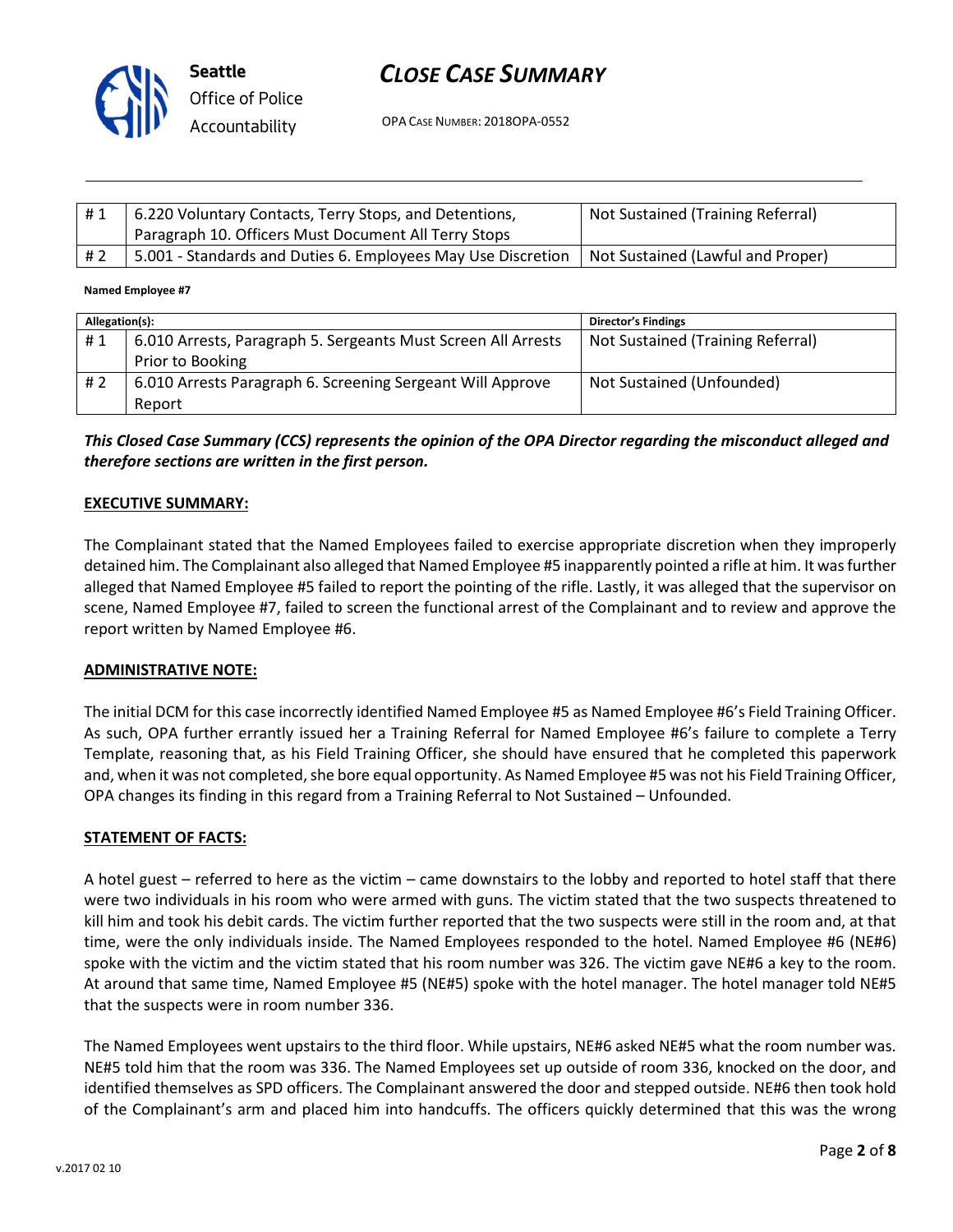

OPA CASE NUMBER: 2018OPA-0552

room and that the Complainant was not one of the suspects. They released the Complainant from handcuffs and asked him to wait at the scene. They then made entry into room 326, located the two suspects, and placed them under arrest. The officers apologized to the Complainant for the confusion and for what he had experienced.

Named Employee #3 (NE#3) then went downstairs with the Complainant and spoke with the hotel manager. The hotel manager confirmed that he provided the earlier incorrect room number to the officers. Named Employee #4 (NE#4) later spoke with the Complainant, again apologized, and asked if he wanted to speak with a supervisor about the situation. The Complainant stated that he did not. A Sergeant, Named Employee #7 (NE#7), came to the scene. NE#7 spoke with officers, including NE#3 and NE#4, who screened what had occurred. NE#3 told NE#7 that the Complainant was not requesting to speak with a supervisor. After that discussion, NE#7 did not attempt to make contact with the Complainant.

The Complainant later initiated this complaint with OPA. He alleged that he was improperly removed from his room and handcuffed. He further alleged that officers pointed firearms at him. The Complainant confirmed that he told an officer that he did not think it was necessary to speak with a supervisor.

### ANALYSIS AND CONCLUSIONS:

### Named Employee #1 - Allegations #1

## 6.220 Voluntary Contacts, Terry Stops, and Detentions, Paragraph 10. Officers Must Document All Terry Stops

As discussed below, NE#6 told OPA that, as the primary officer for this incident, it was his responsibility to complete a Terry Template concerning the detention of the Complainant. As such, I recommend that this allegation be Not Sustained – Unfounded as against Named Employee #1 (NE#1), Named Employee #2 (NE#2), NE#3, and NE#4.

Recommended Finding: Not Sustained (Unfounded)

# Named Employee #1 - Allegation #2 5.001 - Standards and Duties 6. Employees May Use Discretion

As indicated in SPD Policy 5.001-POL-5, "[e]mployees are authorized and expected to use discretion in a reasonable manner consistent with the mission of the department and duties of their office and assignment." This policy further states that "[t]he scope of discretion is proportional to the severity of the crime or public safety issue being addressed." (SPD Policy 5.001-POL-5.)

It was alleged that the Named Employees who were involved with the entry into the Complainant's hotel room, abused their discretion when they entered into the wrong room. The evidence, including the BWV, indicates that the Named Employees were confused as to which room the suspects were in. While the victim stated that the room number was 326, the hotel manager told the officers that it was room number 336. The officers made the decision to rely on the room number provided by the hotel manager. While this was ultimately incorrect, I do not believe that the Named Employees acted unreasonably when they relied on the hotel manager over the Complainant. For these reasons, and even though I sympathize with the Complainant for what he experienced, I find that the officers did not abuse their discretion during this incident.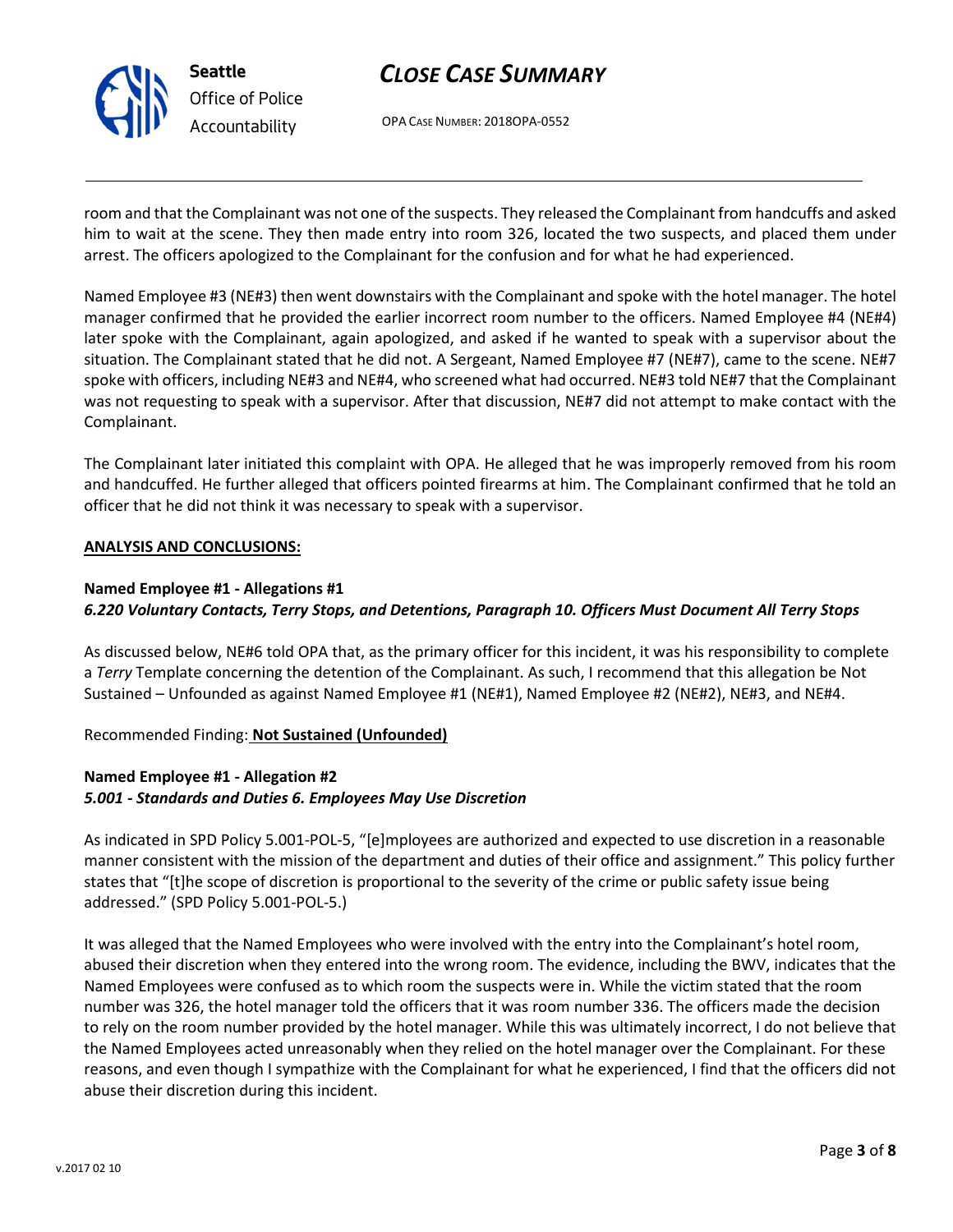

Seattle Office of Police Accountability

# CLOSE CASE SUMMARY

OPA CASE NUMBER: 2018OPA-0552

As such, I recommend that this allegation be Not Sustained – Lawful and Proper as against NE#1, NE#2, NE#3, NE#4, NE#5, and NE#6.

Recommended Finding: Not Sustained (Lawful and Proper)

# Named Employee #2 - Allegations #1 6.220 Voluntary Contacts, Terry Stops, and Detentions, Paragraph 10. Officers Must Document All Terry Stops

For the same reasons as stated above (see Named Employee #1, Allegation #1), I recommend that this allegation be Not Sustained – Unfounded.

Recommended Finding: Not Sustained (Unfounded)

### Named Employee #2 - Allegation #2 5.001 - Standards and Duties 6. Employees May Use Discretion

For the same reasons as stated above (see Named Employee #1, Allegation #2), I recommend that this allegation be Not Sustained – Lawful and Proper.

### Recommended Finding: Not Sustained (Lawful and Proper)

### Named Employee #3 - Allegations #1 6.220 Voluntary Contacts, Terry Stops, and Detentions, Paragraph 10. Officers Must Document All Terry Stops

For the same reasons as stated above (see Named Employee #1, Allegation #1), I recommend that this allegation be Not Sustained – Unfounded.

Recommended Finding: Not Sustained (Unfounded)

### Named Employee #3 - Allegation #2 5.001 - Standards and Duties 6. Employees May Use Discretion

For the same reasons as stated above (see Named Employee #1, Allegation #2), I recommend that this allegation be Not Sustained – Lawful and Proper.

Recommended Finding: Not Sustained (Lawful and Proper)

# Named Employee #4 - Allegations #1 6.220 Voluntary Contacts, Terry Stops, and Detentions, Paragraph 10. Officers Must Document All Terry Stops

For the same reasons as stated above (see Named Employee #1, Allegation #1), I recommend that this allegation be Not Sustained – Unfounded.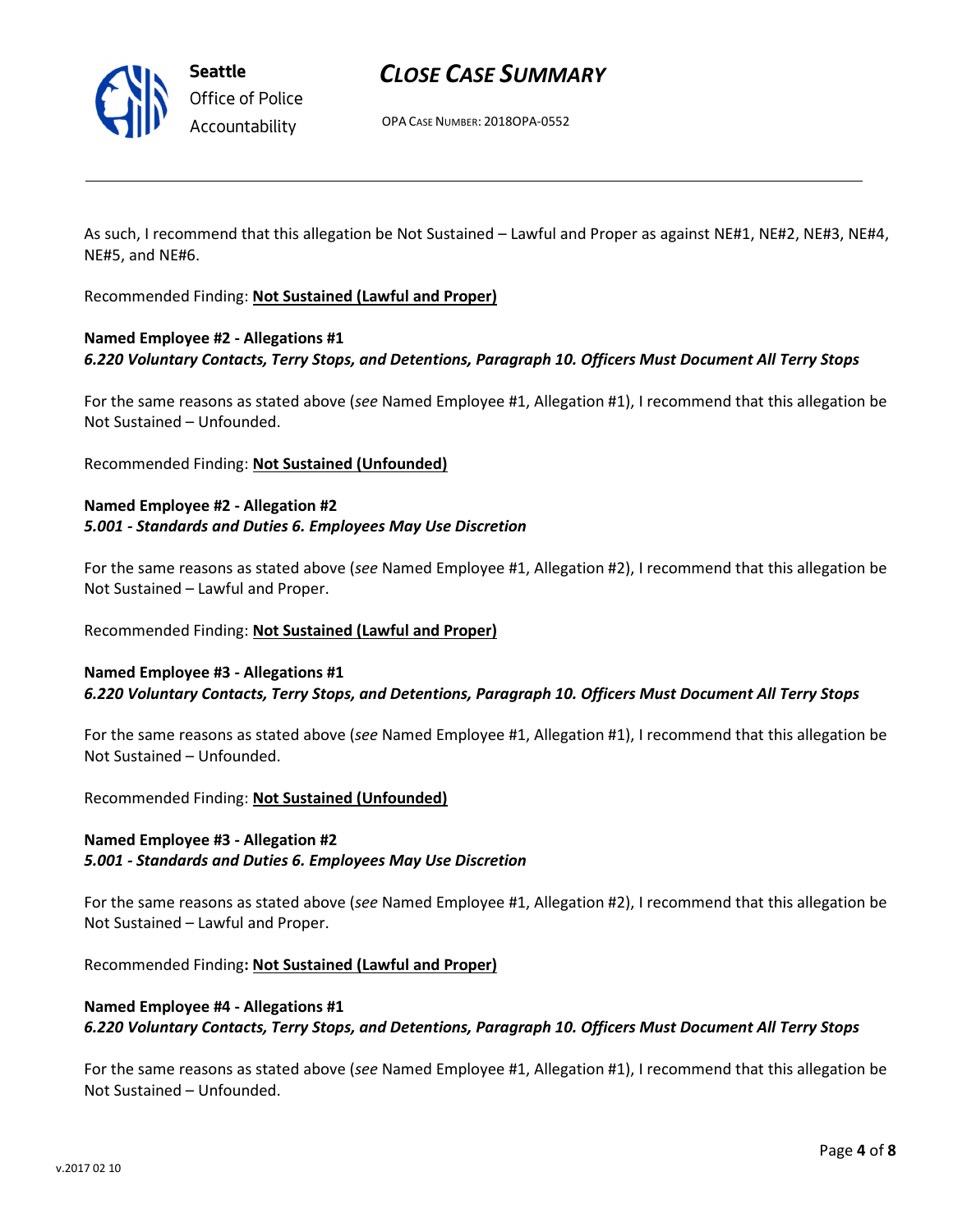

OPA CASE NUMBER: 2018OPA-0552

### Recommended Finding: Not Sustained (Unfounded)

## Named Employee #4 - Allegation #2 5.001 - Standards and Duties 6. Employees May Use Discretion

For the same reasons as stated above (see Named Employee #1, Allegation #2), I recommend that this allegation be Not Sustained – Lawful and Proper.

Recommended Finding: Not Sustained (Lawful and Proper)

# Named Employee #5 – Allegation #1 6.220 Voluntary Contacts, Terry Stops, and Detentions, Paragraph 10. Officers Must Document All Terry Stops

As discussed above, the initial DCM in this case incorrectly identified NE#5 as the Field Training Officer for NE#6. She was not serving in that capacity during this incident and, thus, bore no responsibility for NE#6's failure to complete a Terry Template for detention of the Complainant.

As such, OPA amends its decision from a Training Referral to Not Sustained – Unfounded.

Recommended Finding: Not Sustained (Unfounded)

# Named Employee #5 – Allegation #2 8.200 - Using Force 1. Use of Force: When Authorized

The Complainant contended that NE#5 inappropriately pointed her rifle at his chest.

As a starting point, from OPA's review of the BWV, it does not appear that NE#5 ever pointed her rifle directly at the Complainant. At the time the Complainant exited the hotel room, NE#5's rifle was in the low ready position, pointing down to the ground. While the rifle did appear to be shouldered at one point, this appeared to occur prior to the Complainant exiting the room.

Moreover, even had NE#5 pointed her rifle at the Complainant, it would likely have been consistent with policy. At that time, the officers reasonably believed, even if ultimately incorrect, that the Complainant was an armed suspect and that there was one other armed suspect in the room. As such, it would have been appropriate for NE#5 to have pointed her rifle at the Complainant under these circumstances.

As the Complainant's allegation was that force, in the form of the pointing of a rifle, was used against him and as I find that this force did not actually occur, I recommend that this allegation be Not Sustained – Unfounded.

### Recommended Finding: Not Sustained (Unfounded)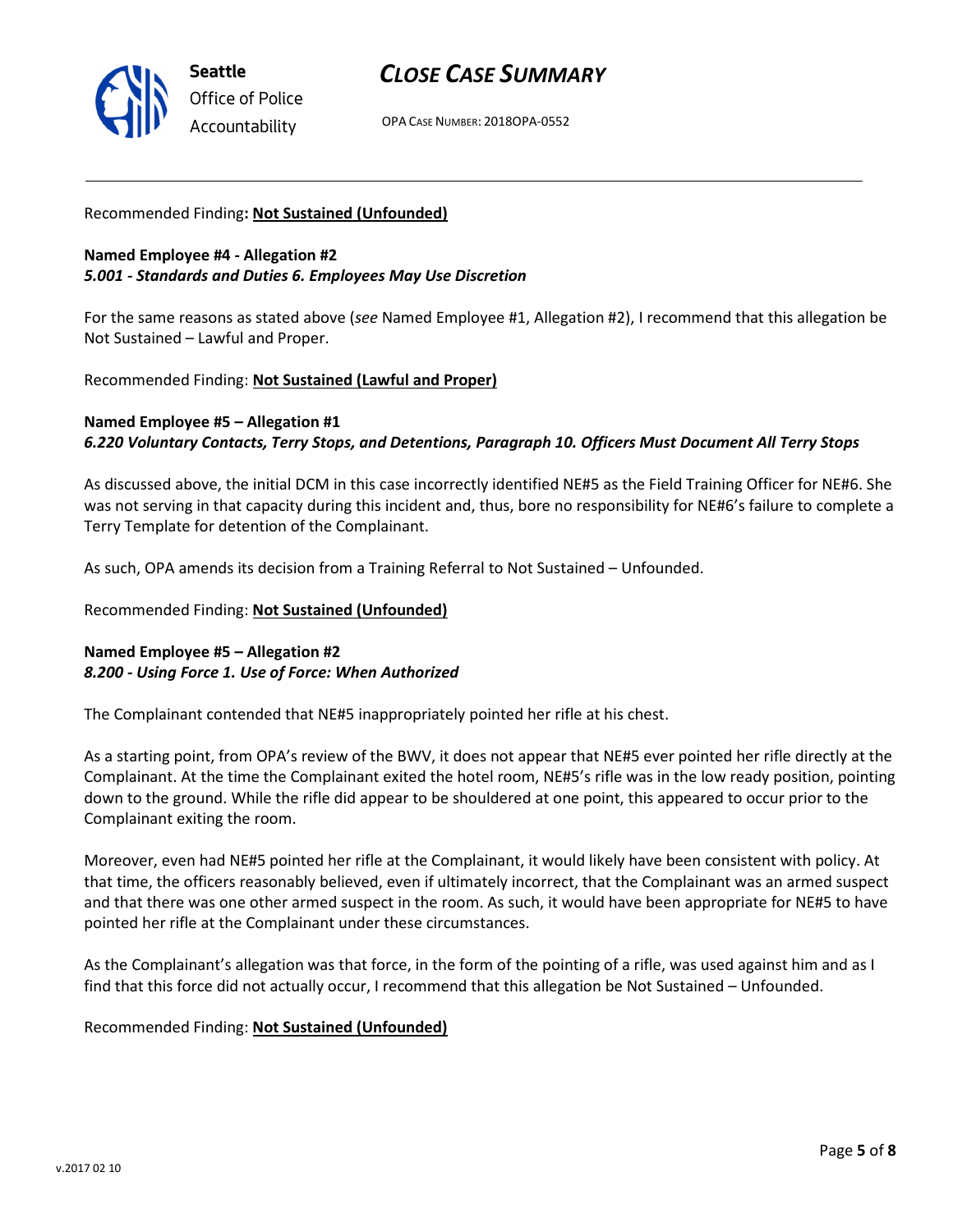

OPA CASE NUMBER: 2018OPA-0552

### Named Employee #5 – Allegation #3 8.400-POL-1 Use of Force – REPORTING AND INVESTIGATION 2. Officers, Including Witness Officers, Will Verbally Notify a Supervisor [...]

SPD Policy 8.400-POL-2 states that officers, including witness officers, will verbally notify a supervisor immediately, unless not practical, following any use of reportable force. SPD Policy 8.400-POL-1 categorizes the pointing of a firearm as Type I force that must be reported to a supervisor.

As discussed above, I find that NE#5 did not point her rifle directly at the Complainant and, thus, that she did not use reportable force during this incident. Accordingly, NE#5 was not required to report force that she did not use and I recommend that this allegation be Not Sustained – Unfounded.

Recommended Finding: Not Sustained (Unfounded)

## Named Employee #5 - Allegations #4 5.001 - Standards and Duties 6. Employees May Use Discretion

For the same reasons as stated above (see Named Employee #1, Allegation #2), I recommend that this allegation be Not Sustained – Lawful and Proper.

# Recommended Finding: Not Sustained (Lawful and Proper)

# Named Employee #6 – Allegation #1 6.220 Voluntary Contacts, Terry Stops, and Detentions, Paragraph 10. Officers Must Document All Terry Stops

As indicated above, NE#6 was the primary officer during this incident. As such, he was responsible for completing any required documentation. Here, the Complainant was clearly detained and functionally taken into custody due to the application of handcuffs. As such, a Terry Template was mandated, but NE#6 failed to ensure that this report was generated.

SPD Policy 6.220-POL-10 requires that officers document all Terry stops using a Terry Template. Within the Terry Template, officers are instructed to "clearly articulate the objective facts they rely upon in determining reasonable suspicion." (SPD Policy 6.220-POL-10.)

At his OPA interview, NE#6 acknowledged that a Terry Template was required and accepted responsibility for failing create that paperwork. While this constituted a violation of policy, I do not feel that a Sustained finding is necessary for two main reasons. First, NE#6 owned his error and clearly expressed that he would do better next time. Second, at the time of the incident, NE#6 was a student officer and was, thus, still very new to the Department. Moreover, his Field Training Officer, NE#5, did not catch that the failed to complete this paperwork and did not instruct him to do so.

For the above reasons, I instead recommend that NE#6 receive the below Training Referral.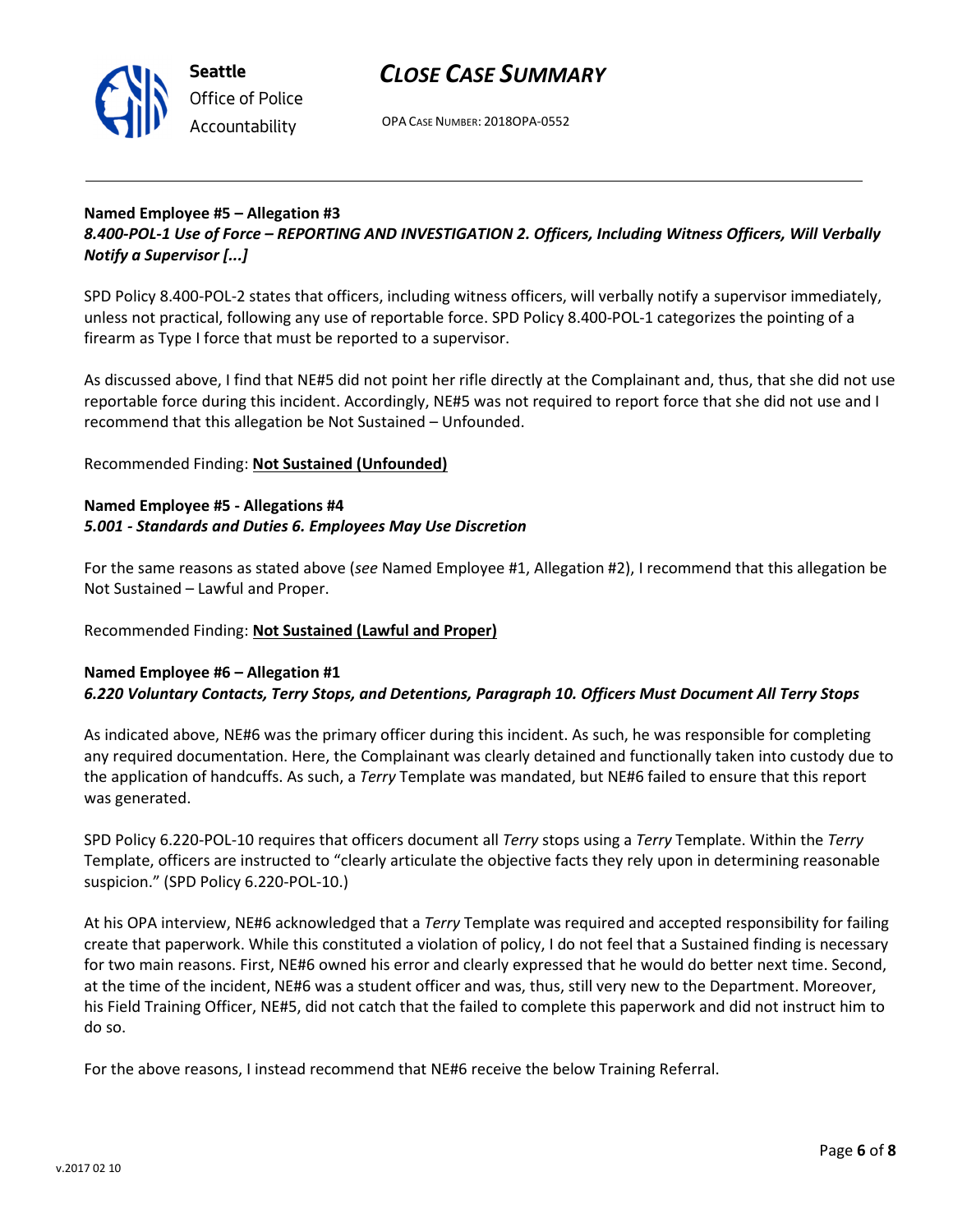

Seattle Office of Police Accountability

# CLOSE CASE SUMMARY

OPA CASE NUMBER: 2018OPA-0552

• Training Referral: NE#6 should receive additional training as to the requirement that a Terry Template be generated whenever he effectuates a Terry stop. He should be counseled concerning his failure to complete that report here and his supervisors should ensure that he more closely complies with this policy moving forward. This retraining and associated counseling should be documented and this documentation should be maintained in an appropriate database.

### Recommended Finding: Not Sustained (Training Referral)

# Named Employee #6 – Allegation #2 5.001 - Standards and Duties 6. Employees May Use Discretion

For the same reasons as stated above (see Named Employee #1, Allegation #2), I recommend that this allegation be Not Sustained – Lawful and Proper.

Recommended Finding: Not Sustained (Lawful and Proper)

### Named Employee #7 – Allegation #1 6.010 Arrests, Paragraph 5. Sergeants Must Screen All Arrests Prior to Booking

SPD Policy 6.010-POL-5 states that sergeants must screen all arrests prior to the booking of an arrestee. The policy further requires sergeants to conduct a screening any time an individual is detained and placed into handcuffs. (SPD Policy 6.010-POL-5.) Implicit in this policy is the requirement that sergeants must also screen an un-arrest situation.

It is undisputed that NE#7 failed to screen the un-arrest of the Complainant. This was clearly required under the circumstances of this case as the Complainant was detained and handcuffed.

NE#7 explained to OPA that, when he arrived at the scene and spoke with officers, he was informed that the Complainant had expressly stated that he did not need to speak to a supervisor. NE#7 further told OPA that he decided not to contact the Complainant to screen the un-arrest due to the late hour and because he did not want to "re-traumatize" the Complainant.

While NE#7's reasoning is understandable, the policy is clear that the screening of an arrest situation is mandatory. NE#7 should have at least attempted to make contact with the Complainant. Had the Complainant expressed at that time that he was unwilling to discuss the matter, NE#7 would have been warranted in taking no further action. However, given the unique circumstances of this case, I recommend that NE#7 receive a Training Referral rather than a Sustained finding.

• Training Referral: NE#7 should be reminded that SPD Policy 6.010-POL-5 requires that he screen an arrest or, for that matter, an un-arrest situation. NE#7 should be counseled concerning his failure to do so here and his chain of command should discuss some other steps NE#7 could have taken in this case to ensure that he acted consistent with policy. This retraining and counseling should be documented and this documentation should be maintained in an appropriate database.

Recommended Finding: Not Sustained (Training Referral)